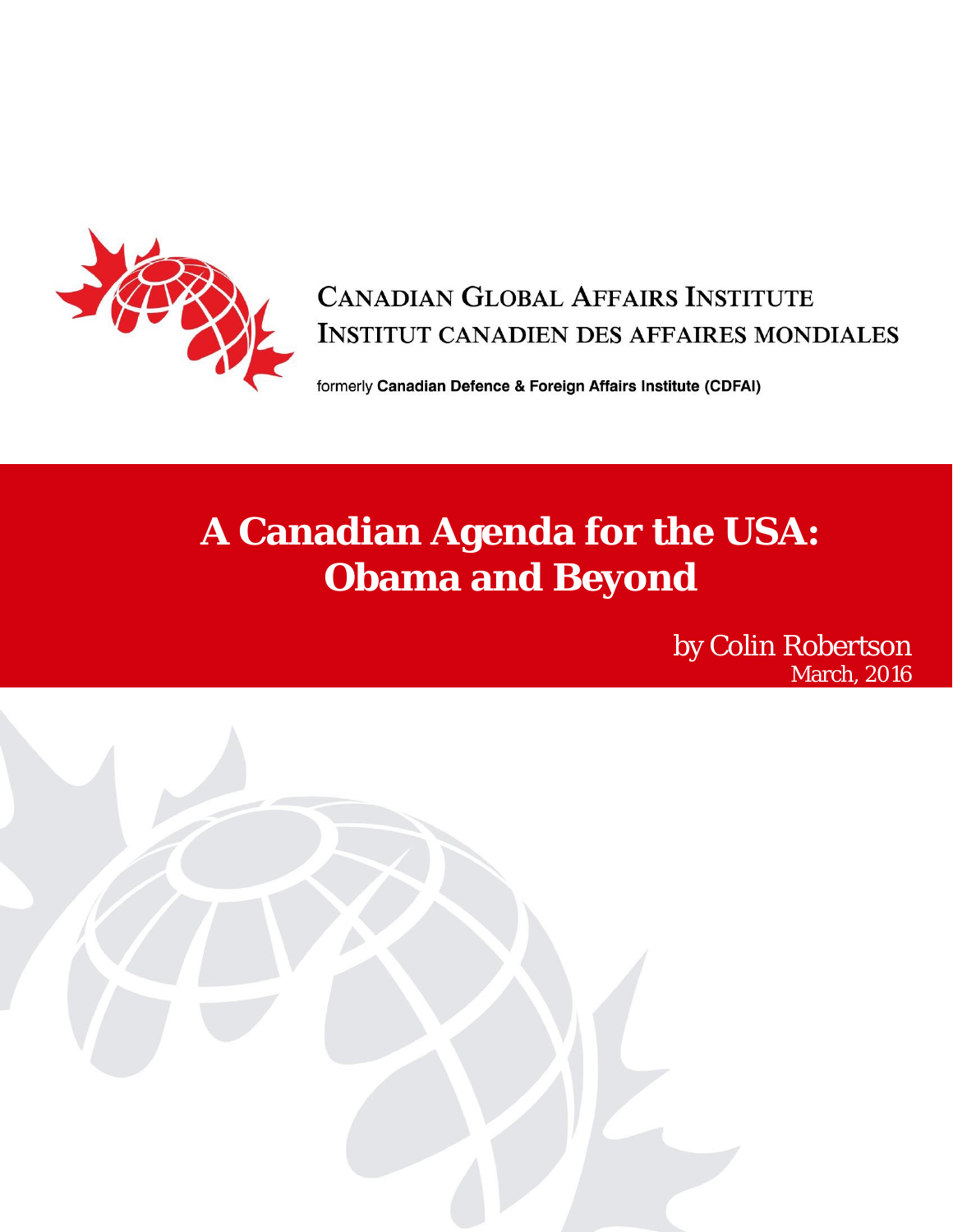## **A Canadian Agenda for the USA: Obama and Beyond**

by Colin Robertson

Canadian Global Affairs Institute Fellow March, 2016



INSTITUT CANADIEN DES AFFAIRES MONDIALES & Foreign Affairs Institute (CDFAI)

Prepared for the Canadian Global Affairs Institute 1600, 530 – 8th Avenue S.W., Calgary, AB T2P3S8 [www.cgai.ca](http://www.cgai.ca/)

> ©2016 Canadian Global Affairs Institute ISBN: 978-1-927573-58-7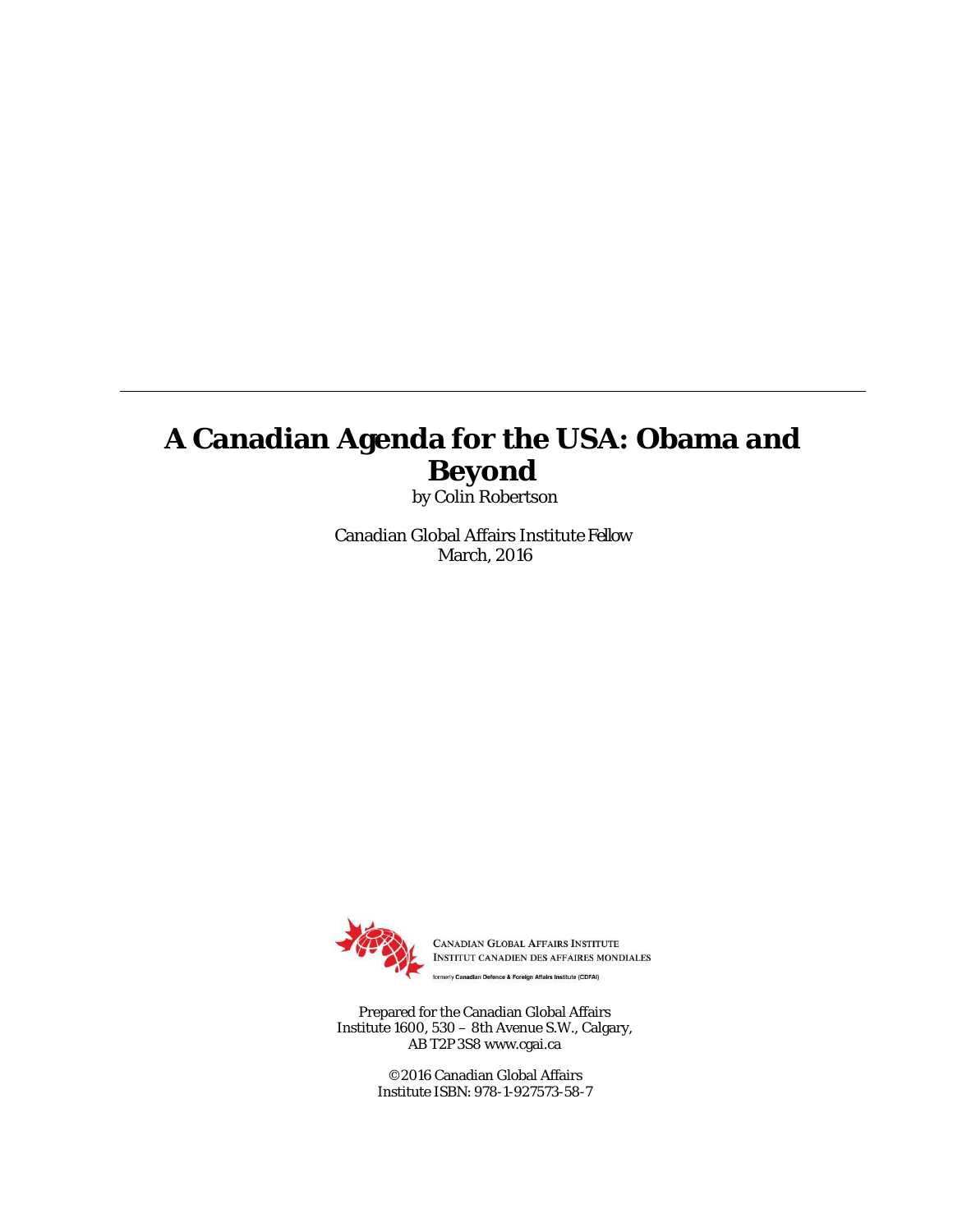

## **Executive Summary**

*Prime Minister Justin Trudeau can use this week's Washington Summit to advance Canadian interests with the Obama Administration. Successful outcomes in Washington will also help to set both the agenda and right mood for the upcoming North American Leaders Summit and, next January, for opening discussions with the next U.S. Administration.* 

*A Canadian action agenda is outlined below followed by background and historical analysis. Specific initiatives are grouped in four baskets: Security; Trade and Economic; Climate and the North; and Getting It Done.*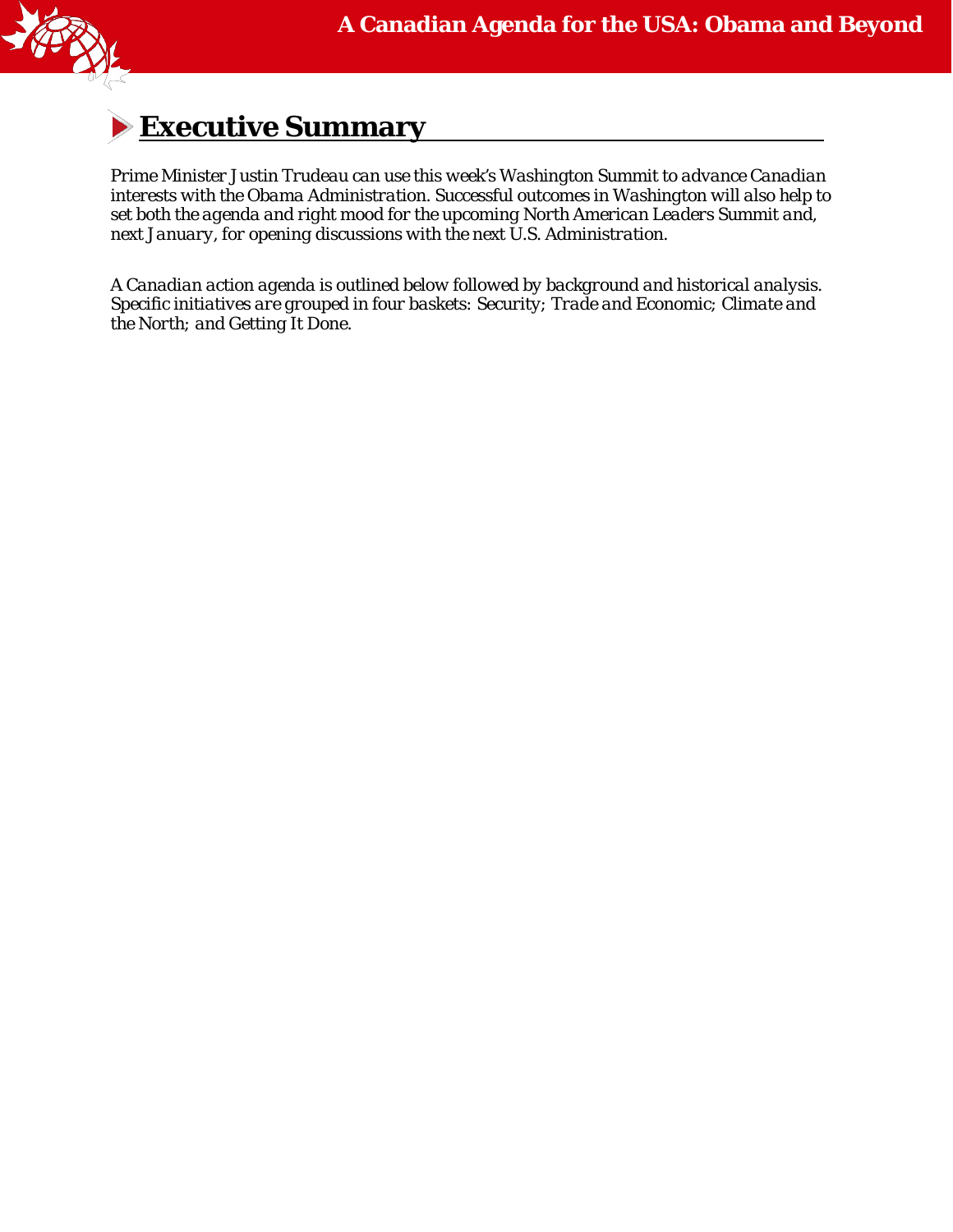

### *A Canadian Action Agenda*

### **I - Security**

 $\mathbf{R}$ eaffirm our international security partnership and alliance:

- 1. Expand NORAD's mandate to include cyber-threats and changing conditions in our Arctic region.
- 2. Join ballistic missile defence to give Canadian coverage.
- 3. Upgrade the Canadian Armed Forces and move toward 2% GDP spending to demonstrate Canada's continuing commitment to continental defence and collective security.
- 4. Create a framework, with appropriate protocols on privacy and confidentiality, for a reciprocal sharing of data to include cross-border travel, including no-fly lists as another step towards the implementation of Entry-Exit.

## **II – Trade and Economic**

R<sup>e</sup> eaffirm our economic collaboration through the Regulatory Cooperation Council and border action:

- 1. Expand Canada's representation into every state by 2018 through use of honorary consuls and new diplomacy.
- 2. Develop a North American Competitiveness Strategy by December 2016 and address intellectual property and investor-state relations.
- 3. Take advantage of our continental labour pool:
	- Renew the Tri-lateral NAFTA working group to modernize the list of TN Professions and permit easier short-term cross-border movement of professionals.
	- Establish a Known Employer program building on the Trusted Traveller program to permit employers to more easily move servicing and training personnel across the borders.
- 4. Renew regulatory cooperation:
	- Harmonize cross-border regulations and policies on items like truck size and weight.
	- Harmonize industry certification standards for skilled professionals
	- Continue the regulatory partnership between Canada and the U.S. on the trade of agriculture and agri-food products.
	- Situate the Canada-USA Regulatory Cooperation Council in the Privy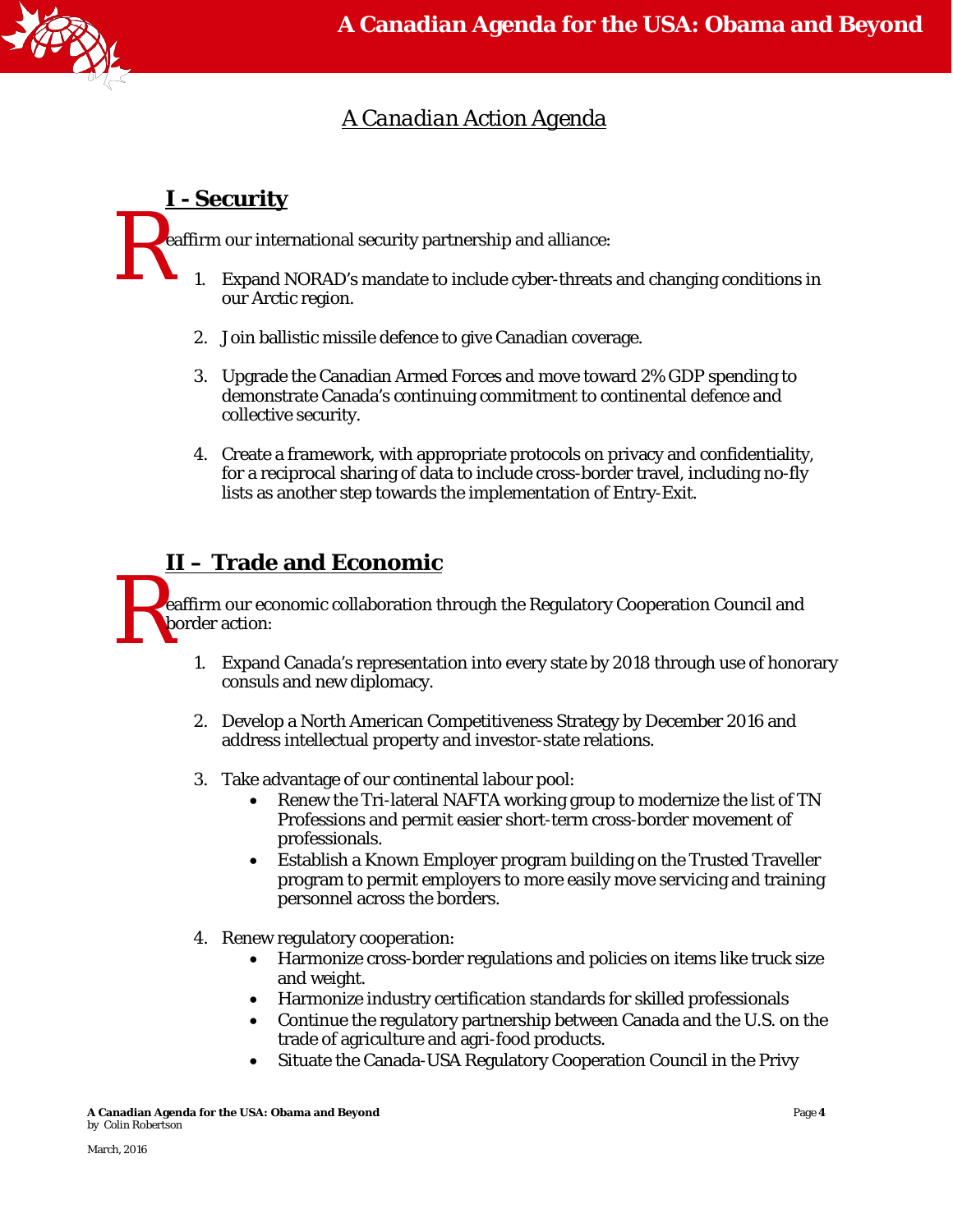

Council Office and the White House Office of Information and Regulatory Affairs to ensure executive oversight.

- 5. Renew the border action plan:
	- Legislate pre-clearance in both countries.
	- Pilot technology to improve cross-border freight flow.
	- Establish pre-inspection at manufacturing facilities.
	- Expand "cargo strategy" and inspect goods at their first point of Canada/U.S. entry.
	- Establish a 'single window' for business reporting to streamline processing of goods and services.
	- Establish point-of-entry inspection for in-transit goods and counterfeit cargo.
- 6. Create better infrastructure collaboration:
	- Improve permit process for cross-border infrastructure projects including bridges and tunnels, hydro-transmission, pipelines, road and rail access.
	- Create a Joint Border Infrastructure Commission. Provide annual recommendations on joint infrastructure priorities and identify opportunities.
- 7. Work with regional organizations, notably the Pacific Northwest Economic Region, the Council of the Great Lakes Region and the Cali-Baja Region, to develop best practises in border management, clean energy, and cross-border infrastructure and labour efficiencies.
- 8. Expand the 2010 state and province agreement on procurement.
- 9. Appoint point persons to report by June 2016 on resolving softwood lumber dispute.
- 10. Travel North America: Use tourism 'the two (and three)-nation vacation' to foster closer people-to-people engagement and boost economic development.

### **III – Climate and the North**

 $\mathbf{R}$ eaffirm Environmental and Clean Energy Cooperation:

- 1. Expand the mandate of the International Joint Commission to include climaterelated issues.
- 2. Develop a North American pricing carbon strategy recognizing that oneapproach-does-not-fit-all and embrace regional and state/provincial experimentation.
- 3. Host a North American Climate Jamboree as part of our sesquicentennial celebrations.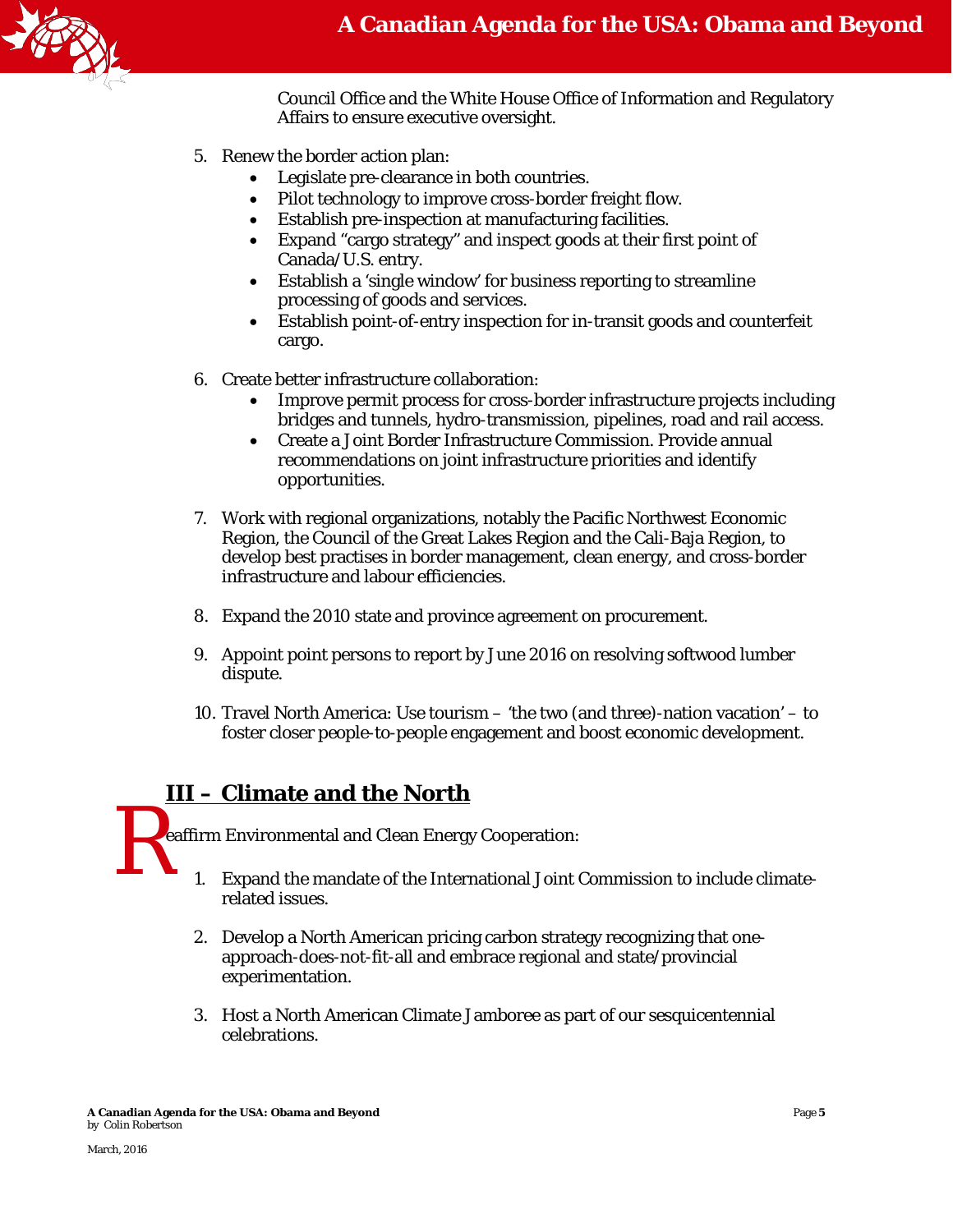

4. Develop an Arctic strategy including shared plans for search and rescue, cooperation on icebreaker capacity, safety for northern communities, climate adaptation, telecommunication infrastructure and joint stewardship of the Beaufort Sea.

### **IV – Getting it Done**

- 1. Reinvigorate legislator-to-legislator relationships, including continuous outreach to Congress by Canadian ministers.
- 2. Improve collaboration by tasking:
	- Foreign Ministers to resume the practice of quarterly meetings on Canada-US issues and shared international agenda, with specific attention to shared issues of environment, safety, and security in the North American Arctic.
	- Environment Ministers to meet annually in stock-taking session as we fulfill our Paris COP21 commitments and to complement the regular North American energy ministers forum.
	- High Level Economic Dialogue, modeled on the US-Mexico dialogue, bringing the lead economic ministers together to look at Canada-US (and North American) competitiveness.
	- Chiefs of Staff to work with our ambassadors and ministers to keep leaders personally informed of progress on Canada-US issues.

### *Background and Analysis*

This week's visit by Prime Minister Justin Trudeau to Washington is a big deal.

Canada does not get a lot of attention in the USA (not a bad thing as problems are sometimes treated with a hammer). This is the most sustained attention that the White House has given to Canadian issues since President Obama visited Canada in February, 2009 and the auspices are good: Barack Obama likes Justin Trudeau and a prime minister can have no better friend than the occupant of the White House.

The next administration, Democrat or Republican, will be susceptible to protectionist and nativist impulses around trade and security. When the US sneezes, Canada catches a cold. The more that we can do in the remaining months of the Obama Administration to inoculate ourselves, the better.

Mr. Trudeau has taken to heart Brian Mulroney's dictum that a prime minister's most important [relationship](https://www.liberal.ca/justin-trudeaus-speech-on-real-change-in-canada-u-s-relations/) is that with the US president.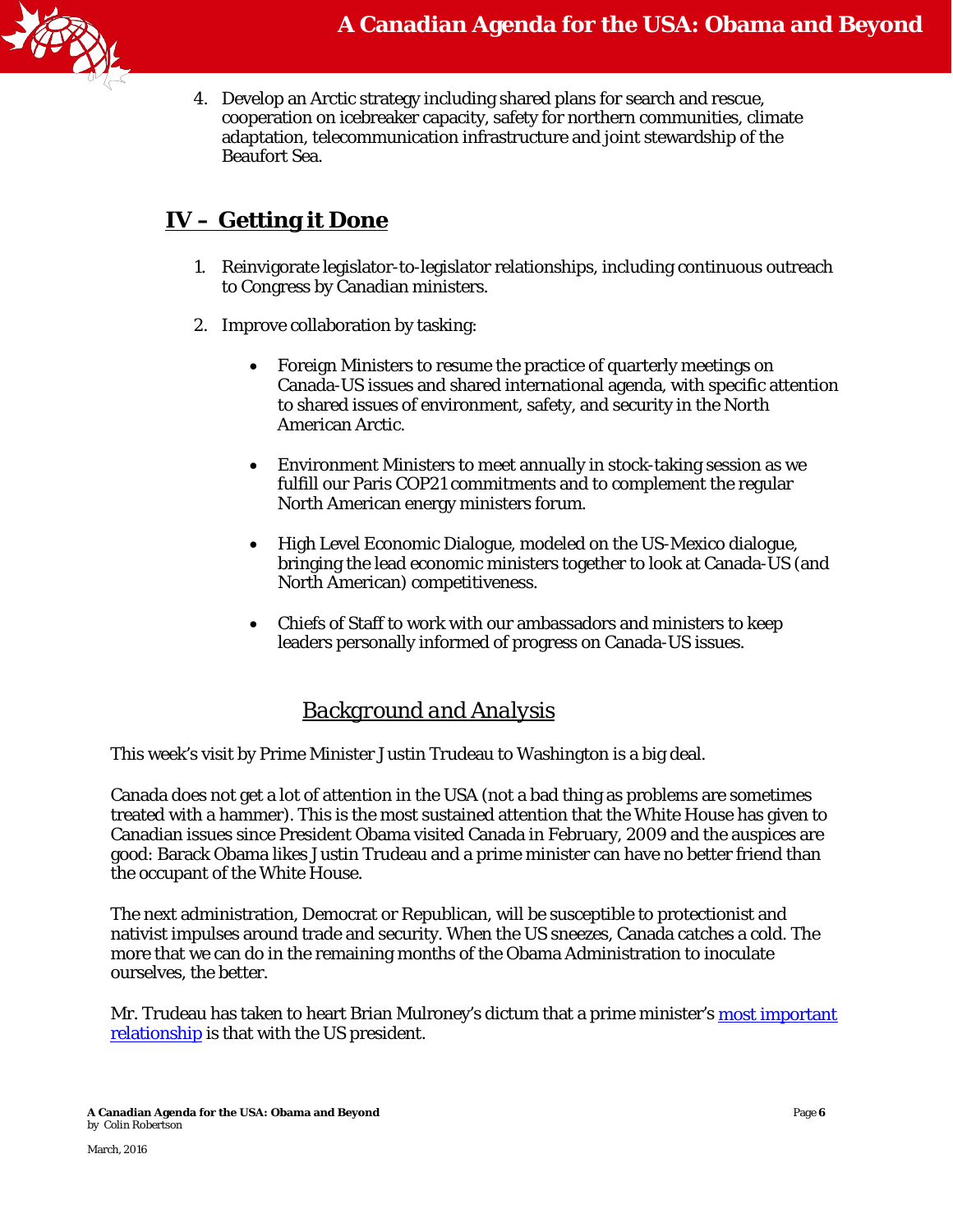

The State Dinner - the first since 1997 when the Clintons hosted the Chrétiens - is tangible evidence of Mr. Trudeau's ability to quickly develop a good relationship with the US President. It also underlines Mr. Trudeau's appreciation that in a social media world, statecraft requires stagecraft – the public in public diplomacy. The profile and cachet is important for a new leader. It also accords with Canadians desire to have their prime minister do good at home and do them proud internationally. Nor will face time with President Obama be lost on other international leaders.

The Leaders' deliberations will set an agenda for the remaining ten months of the Obama Administration. It will prime the upcoming North American Leaders Summit. It will also become the reference point for the next Administration when it takes office on January 20, 2017.

#### *Be Bold*

There is sometimes a Canadian tendency to start from a position of what we think the other side is prepared to give, rather than what our side really wants. This makes Canadians good diplomats in multilateral negotiations, but when negotiating with the USA, we need to play by their rules and go for broke. Going into their meetings with the US side, the Canadians should take inspiration from Chicago architect Daniel Burnham:

*Make no little plans; they have no magic to stir men's blood and probably themselves will not be realized. Make big plans; aim high in hope and work…"*

#### *The Oval Office Discussion*

The White House discussions will likely begin with a tour d'horizon of global tensions – the Middle East and ISIL, Iran, Russian aggressiveness in Ukraine, North Korea, and a rising China. Mr. Trudeau will likely speak to Canada's experience in processing the 25,000 Syrian refugees.

President Obama will likely speak to the Nuclear Security Summit that he will host at the end of March, the forthcoming North American Leaders' summit. They will probably speak about other issues in the Americas, notably developments in Brazil and Venezuela and President Obama's visit this month to Cuba.

The President will be interested in the implications of Mr. Trudeau's re-commitment to UN peace operations. Doubtless, he will press Canada to spend more on defence.

There is no quibble with the quality of the Canadian Forces but the Americans want Canada and the rest of the Alliance to pick up more of the load. Canadian defence spending is just [one](http://www.nato.int/nato_static_fl2014/assets/pdf/pdf_2016_01/20160129_160128-pr-2016-11-eng.pdf#page=2)  [percent,](http://www.nato.int/nato_static_fl2014/assets/pdf/pdf_2016_01/20160129_160128-pr-2016-11-eng.pdf#page=2) the least of any member of the Arctic Council, and significantly less than Australia (1.8 per cent), Britain (2.07 per cent) and the United States (3.07 per cent). Without greater commitment, former Defense Secretary Robert Gates told NATO member, the Alliance faces "a dim if not [dismal future.](http://www.nytimes.com/2011/06/11/world/europe/11gates.html?_r=0)"

Cybersecurity is the [greatest threat](http://www.intelligence.senate.gov/sites/default/files/wwt2016.pdf) to the USA according to National Security Intelligence Director James Clapper and, given the integration of our grids and pipelines, it should be added to NORAD's mandate.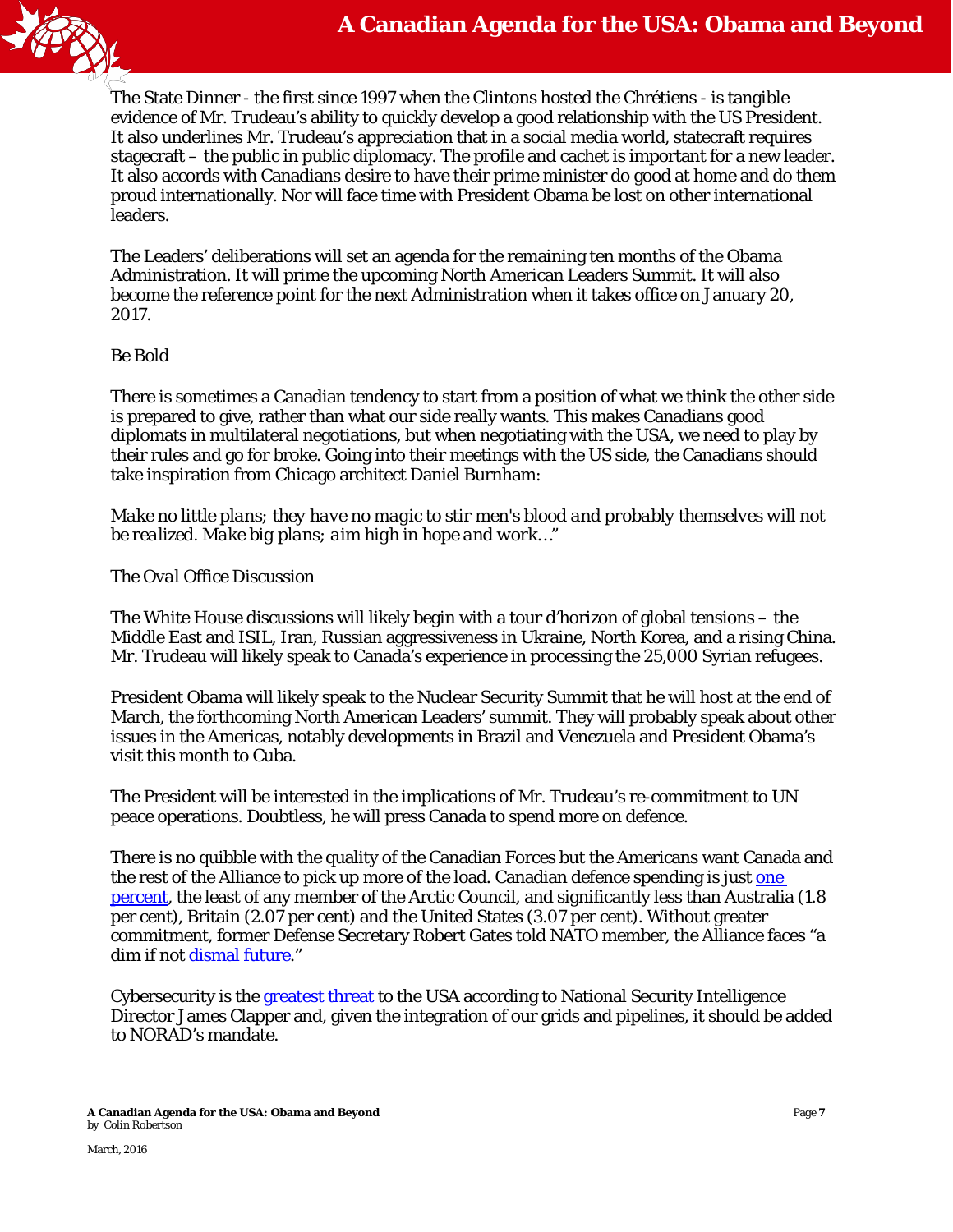

Innovation, especially when it comes to climate and following through on the Paris COP21 commitments, is an area where both leaders share equal enthusiasm and a willingness to be bold. The President's Alaska trip last summer put climate on the forefront and greater collaboration in our shared Arctic waters would make sense.

Mr. Trudeau will want President Obama's assessment of congressional approval of the Trans Pacific Partnership (TPP), an early Obama initiative. The TPP effectively updated the NAFTA. Do we have a plan B if it does not succeed?

Improving North American competiveness is a shared objective. This should lead to a discussion on how we can bring some convergence to the anticipated trans-European agreements that Canada (through CETA), the USA (through TTIP) and Mexico (through updating their existing agreement) are negotiating with the European Union.

Bilateral issues, including energy and the environment, the border and regulatory issues, softwood lumber, will be discussed, but essentially for the leaders' sign-off, as they will have already been either considered or negotiated by cabinet officers and senior officials. Congress is [moving](http://www.prnewswire.com/news-releases/leahy-bipartisan-senate-house-coalition-introduces-bill-to-facilitate-us-preclearance-operations-in-canada-to-expedite-us-canada-travel-and-commerce-300228952.html) on preclearance while the Department of Homeland Security [is moving](https://www.dhs.gov/news/2016/03/03/dhs-launches-known-employer-pilot-program) on a Known Employer program. Public Safety Minister Ralph Goodale says the [record-sharing](http://www.theglobeandmail.com/news/politics/trudeau-obama-to-loosen-border-barriers-slowing-travellers-and-trade/article29044556/) challenges that would enable Entry-Exit are close to resolution and there is progress on enabling preinspection at manufacturing plants.

#### *Complex and Complicated but Mutually-Beneficial Relationship*

Ours is a very complex relationship built, as John F. Kenned[y remarked,](http://www.presidency.ucsb.edu/ws/?pid=8136) on ties of history, geography, economics, security and deep people-to-people relationships.

The broad contours of the modern Canada-US relationship were established by Mackenzie King and Franklin Roosevelt. The bargain was straightforward and served the interests of both nations. Canada got access to the US market, now the biggest in the world, and the USA got a reliable security partner (notwithstanding John Diefenbaker's tepid response during the Cuban Missile Crisis or Pierre Trudeau's partial withdrawal of Canadian troops from NATO).

Former Ambassador Allan Gotlieb [observed](http://www.international.gc.ca/odskelton/gotlieb.aspx?lang=eng) correctly that our overriding national preoccupation has been about deriving maximum advantage from our geographical proximity while limiting U.S. power over our national destiny. We do that through developing counterweight relationships, pursuing multilateralism and creating institutions that level the playing field.

The relationship is mutually-rewarding: over [\\$2.4 billion](http://www.can-am.gc.ca/relations/commercial_relations_commerciales.aspx?lang=eng) in trade crossing the border daily. But it is asymmetrical: over [75 percent](http://www.statcan.gc.ca/tables-tableaux/sum-som/l01/cst01/trad45a-eng.htm) of Canada's trade is with the USA while only [19 percent](https://ustr.gov/countries-regions/americas/canada) of US exports are destined to Canada.

About a [third](http://www.international.gc.ca/economist-economiste/performance/state-point/state_2010_point/2010_6.aspx?lang=eng) of Canada-US trade is intra-firm through big manufacturing enterprises like GE or GM and now digital economy firms like Microsoft and Google. North America (and this now includes Mexico) is fast becoming one big supply chain, such that it is less about classical 'trade' than making things together – notably trains, planes and automobiles but also everything from soup to computers.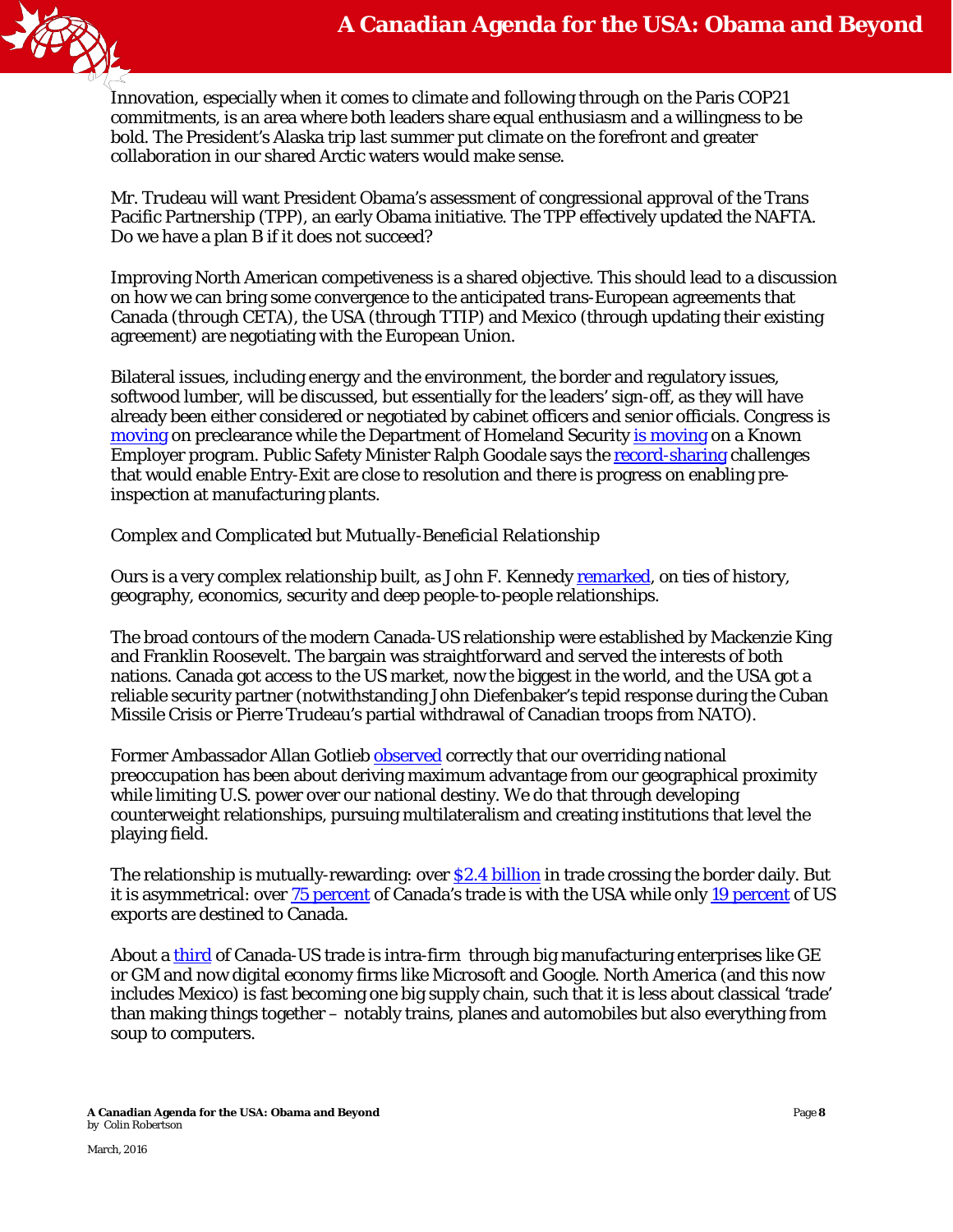

What counts is the assurance of on-time delivery of the pieces that go into the final product and, increasingly, assured passage for the people who service this process, through training, repair, maintenance, sales and planning. Our trade in services – engineering, banking and insurance – now accounts for [70 percent](http://www.international.gc.ca/trade-agreements-accords-commerciaux/topics-domaines/services/canada.aspx?lang=eng) of Canada's GDP. The USA accounts fo[r over half](http://www.international.gc.ca/trade-agreements-accords-commerciaux/topics-domaines/services/canada.aspx?lang=eng) of our services export trade.

Yet our border ha[s thickened:](http://www.theglobeandmail.com/news/politics/trudeau-obama-to-loosen-border-barriers-slowing-travellers-and-trade/article29044556/) in 2000, 90 million cars and 7.1 million trucks transited the border; in 2014 the numbers were 59.6 million cars and 5.8 million trucks.

When borders become chokepoints because of security concerns or poor infrastructure, the supply chain breaks down. We lose the competitive advantages of North America: a big market; abundant capital for investment; an educated, competent workforce; and secure and abundant resources, especially energy.

Even though it is asymmetrical – the USA matters more to Canada than Canada matters to the USA, it continues to be the biggest bilateral trade relationship in the world. This brings irritants, especially on the trade side.

These generate headlines that often obscure the realities of our relationship. Canadian trade sustains over [9 million](http://www.can-am.gc.ca/washington/highlights-faits_saillants/2014/2014-12-Jobs_Study-Etudes_Emplois.aspx?lang=eng) US jobs. Trade in goods and services are worth over \$US760 billion  $(2014)$ , accounting for almost  $\frac{1}{4}$  of Canada's GDP. There is a constant, mutually-beneficial flow of people - [400,000](http://www.can-am.gc.ca/relations/border_frontiere.aspx?lang=eng) criss-cross the border daily.

#### *Institutions*

Our relationship is reinforced by institutions.

The USA can be an awkward Gulliver. While we are not Lilliputians, finding ways to tie the US to bilateral institutional mechanisms levels the playing field. Institutions create rules for coordination, networks of collaboration and establish norms for the conduct of good neighbourly relations.

Those on the security side include the bilateral Permanent Joint Board of Defence (1940) and Defence Production Sharing Agreement (1956), the binational North American Aerospace Defence Command (1958) and the multilateral North Atlantic Treaty Organization (1949).

Trade and investment ties were strengthened by the Autopact (1965), the Canada-US Free Trade Agreement (1989) and the North American Free Trade Agreement with its labour and environmental accords (1993-4).

Infrastructure projects were also addressed beginning with the US construction of the Alaska Highway (1942-3) and the joint collaboration through the St. Lawrence Seaway Agreement (1954).

Canada and the USA also pioneered international environmental cooperation through the Boundary Waters Treaty and the International Joint Commission (1909) regulating the waterways that make up close to one third of our shared border. Environmental cooperation has been strengthened by a series of agreements including the Columbia River Treaty (1964) that is once again up for renewal, Great Lakes Water Quality Agreement (1978) and its subsequent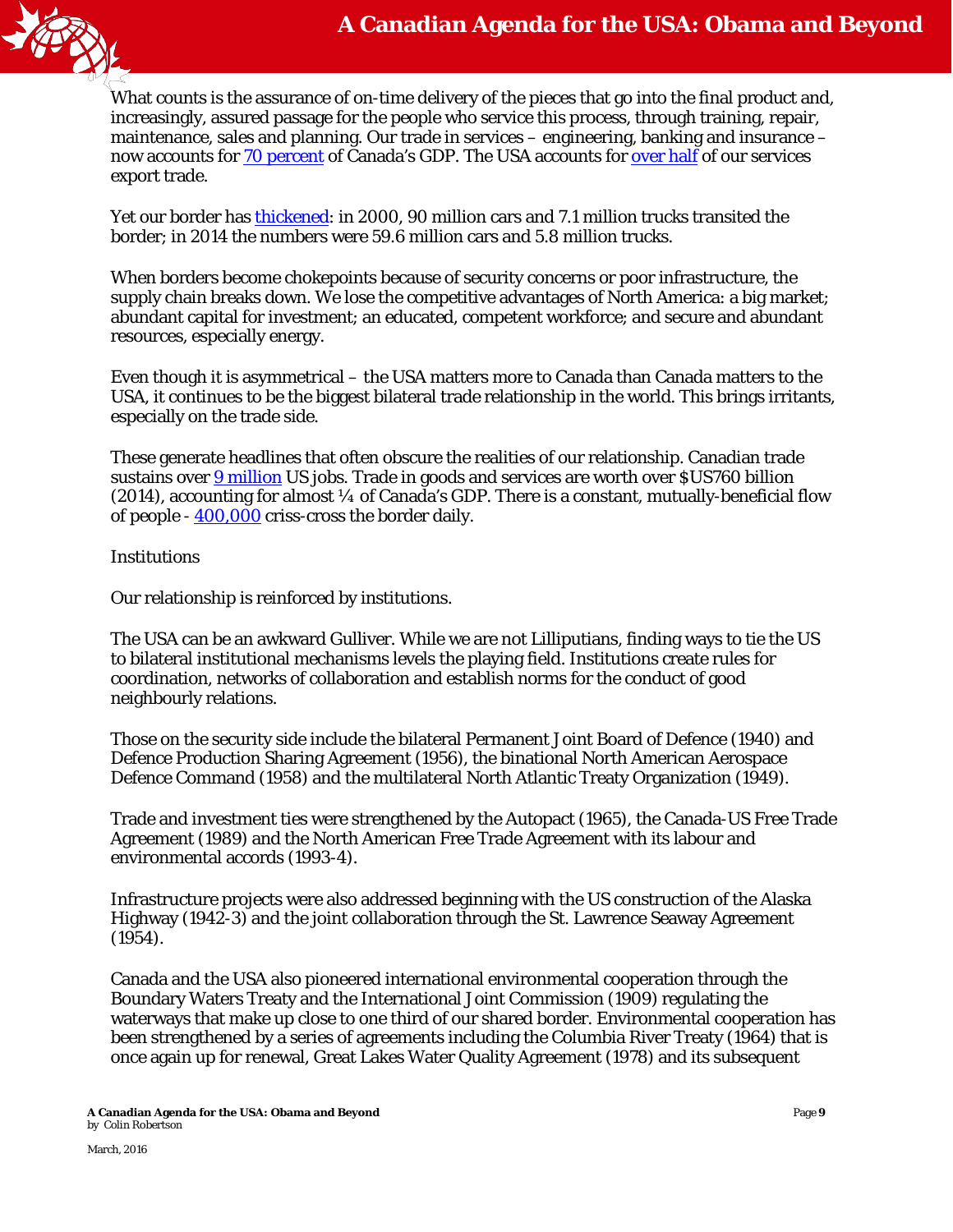

iterations, the Air Quality (Acid Rain) Agreement (1991) as well as cooperation on various international environmental agreements including the Montreal Ozone Protocol (1991) and the Paris Climate Change Agreement (2015).

#### *Tending the Garden*

Former Secretary of State George Shultz, who understands statecraft thought effective diplomacy started with the neighbourhood because if you couldn't get the neighbourhood right how could you manage the rest of the world?

Shultz likened diplomacy to [gardening,](https://books.google.ca/books?id=3ocPU-S9gloC&pg=PT116&dq=George+Shultz++Turmoil+Triumph+gardening&hl=en&sa=X&ved=0ahUKEwj1nobD56nLAhVpt4MKHTpwCzwQ6AEIGzAA#v=onepage&q=George%20Shultz%20%20Turmoil%20Triumph%20gardening&f=false) believing that "the way to keep weeds from overwhelming you is to deal with them constantly and in their early stages." Shultz began the practice of quarterly meetings with his Canadian counterpart Allan J. MacEachen and then Joe Clark, a practice worth renewing.

We are different from the Americans, but no other nation comes as close to understanding the American temperament. When we are on our game, our interpretation of the world to the U.S. and of the U.S. (especially during Republican administrations) to the rest of the world is appreciated and gives us some leverage.

Astute Canadian leaders, from Mackenzie King through Jean Chrétien, appreciated that this interpretative capacity gives Canada international leverage. It also underlines why a first-class diplomatic service is a very good Canadian investment — and why vigorously embracing multilateralism gives Canada additional place and standing.

Being there also underlines why we should have representation in every American state to promote trade but also to push back on protectionism that, unchecked, finds a ready ear in Congress.

The main market for [35 US states](http://actionplan.gc.ca/page/bbg-tpf/bilateral-relations-canada-us-trade-and-investment) is Canada (we are number 2 for another 10 states). Canadians are major investors in the USA. This supports US jobs. But to make our case and check the protectionist instinct we need to be there.

We should be creative. For a fraction of what it costs to establish a classic diplomat we should engage expatriate Canadians as our honorary consuls acting as our eyes, ears and voice. State representation would be our early warning system on the drift (or push!) to protectionism that will come no matter who gets elected this fall.

Look to the work of Canada's Honorary Consul in Arizona and the work of the [Canada-Arizona](http://canaz.net/)  [Business Council.](http://canaz.net/) Their efforts have contributed significantly to increasing Canadian trade and investment with the Grand Canyon state.

We should develop within our foreign service a US-oriented career stream. We need to expose a new generation of Canadian diplomats to the relationship, harnessing 'millennial' energy to bring change to how we manage the relationship especially given the bilateral trade potential of the clean energy economy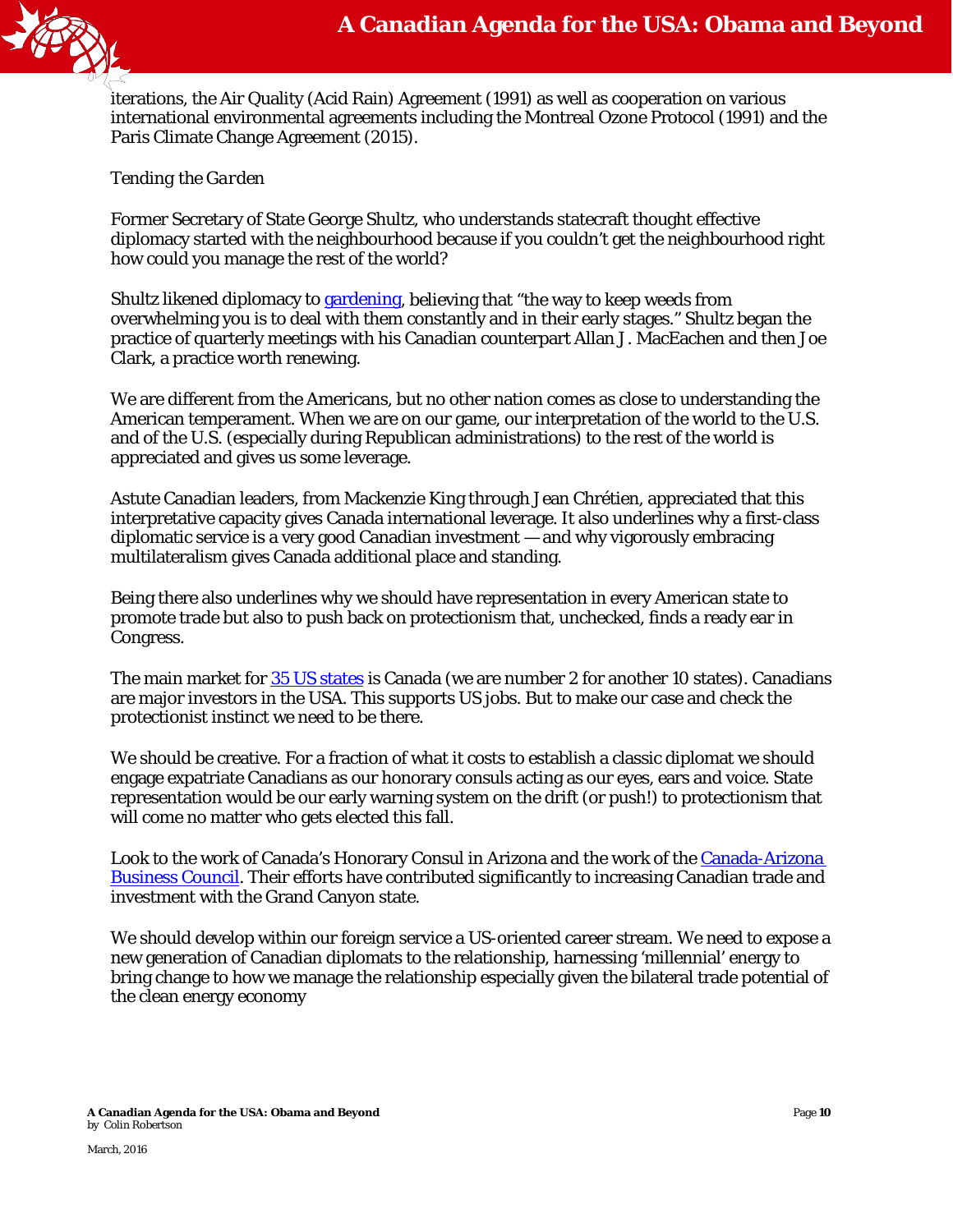#### *It's all about the Border*

During the past fifteen years much has taken place to further integrate the relationship around border access:

- Chrétien-Clinton Canada-US Shared Border Accord (1995);
- Chrétien-Clinton Canada-US Partnership (CUSP 1999) with its focus on bottoms-up input from the border communities;
- Manley-Ridge Smart Border Accord after 9-11 (2001);
- Bush-Martin-Fox trilateral Security and Prosperity Partnership (2005);
- Harper-Obama Beyond-the-Border and Regulatory Cooperation Council initiatives (2011);

Of the various previous plans, the 'Smart Border' approach worked best and it should be the model for the Trudeau-Obama initiatives.

The Smart Board Accord was transparent, specific and the list of deliverables (30+) was accomplished in just over a year. There was serious and continuous oversight from by political heavyweights Deputy Prime Minister John Manley and Homeland Security Advisor (and later Secretary) Tom Ridge with executive coordination through the Pricy Council Office and National Security Council to ensure inter-agency coordination and compliance. Updates were regularly posted on the web.

By contrast the Security and Prosperity Partnership lumbered along and eventually sank under the weight of its 300+ initiatives and because there was no clear mechanism to operationalize what was on the table.

#### *The Issues: Security*

Security cooperation has several dimensions: military, intelligence, policing and border.

Our military collaboration dates back to the famous World War II Devil's Brigade and now through NATO and NORAD as well as Canadian officers serving with or alongside the US Forces. Our interoperability brings us many benefits, not least of which are the personal relationships between our senior commanders.

Our intelligence, police and border services also work closely together. We are both part of the Five Eyes intelligence alliance (Australia, Canada, New Zealand, UK, USA) and our policing agencies and border services work well together.

The long shadow of 9-11 and terrorist threats means that, from the US perspective, security is the priority in expediting all cross-border movement, whether people or goods.

CSIS acknowledgement that it is tracking [180 Canadians](http://www.theglobeandmail.com/news/politics/sharp-rise-in-number-of-canadians-involved-in-terrorist-activities-abroad/article28864101/) engaged with terrorist organizations overseas, including 50 who have returned to Canada. It exacerbates US security concerns. It also plays to the mythology that some of the 9-11 terrorists came from Canada.

Giving sanctuary to the 25,000 Syrian refugees was the right thing to do but it sparked hearings by the U.S. Senate Homeland Security Committee.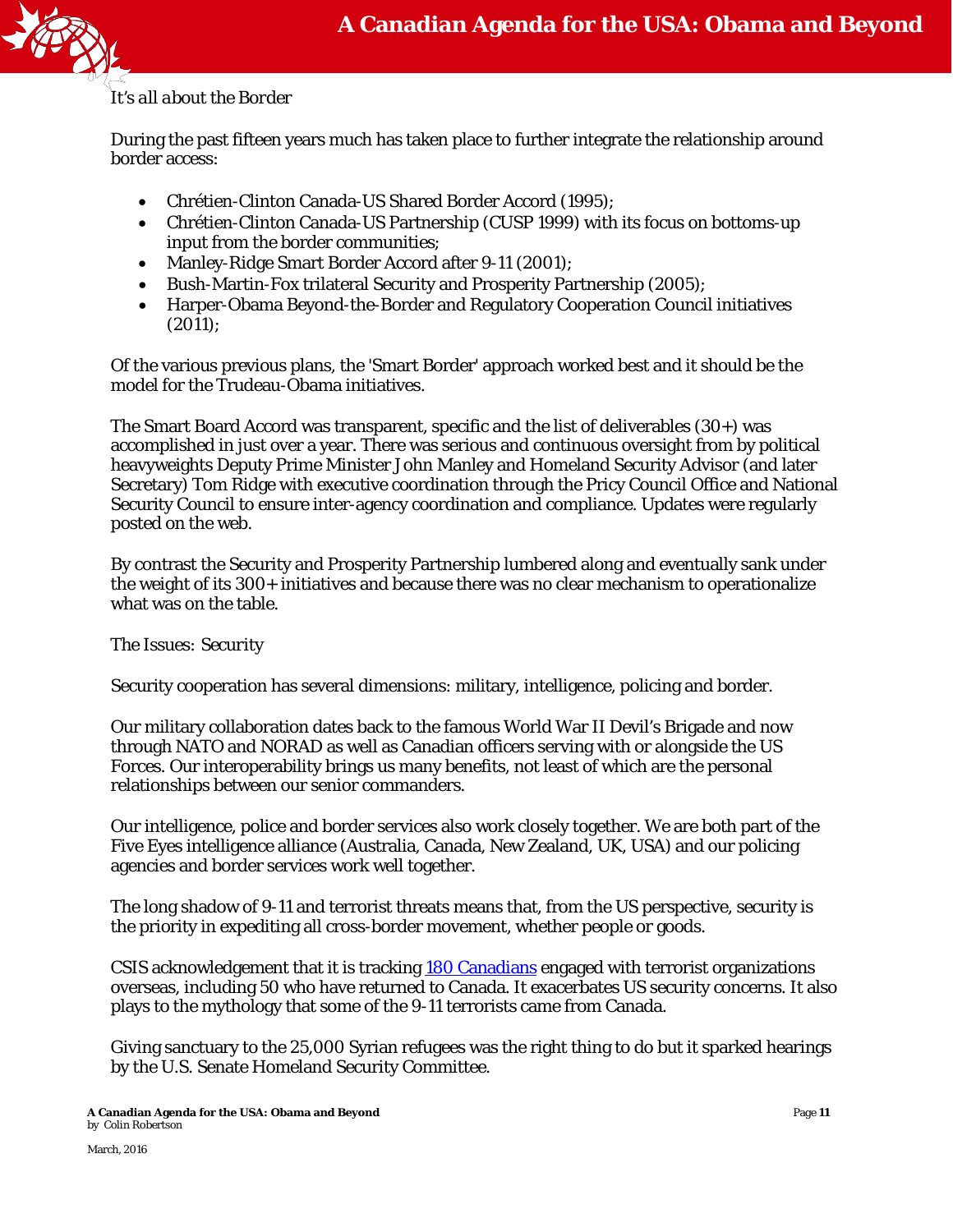

Any incident involving Canada would be catastrophic for cross-border travel and trade. Crossborder security sharing of data makes sense. Privacy concerns can be addressed with appropriate protocols for transmission and distribution of data, looking for example to the recent EU-US [Privacy Shield.](http://europa.eu/rapid/press-release_IP-16-216_en.htm) Security can be abused and we need to ensure it is not abused as a protectionist device under the guise of 'health and safety'.

The US wants our no-fly list and for Canada to implement the 'Entry-Exit' system originally promised in the 'Smart Border' accord. We should do both because it will also enhance our own security.

#### *The Issues: Climate -'Science the Sh\*t out of it'*

The leaders share common cause on climate and they agree on carbon pricing, recognizing the vital role that states and provinces play and that what counts is outcomes rather than a one-sizefits-all approach.

But carbon pricing alone will not reach our Paris targets. We need big technology breakthroughs beyond, for example, engineering improvements creating more efficient solar panels.

We need to address biology, for example, through more efficient enzymes to convert forestry and agricultural waste into biofuels or changes in animal feed that will reduce methane emanations from cows, or a boreal forest that can capture more carbon.

This means continues investments and the kind of industry collaboration leading to [practical](http://www.cosia.ca/initiatives/project-research)  [innovation](http://www.cosia.ca/initiatives/project-research) that we witness through the Canada Oil Sands Innovation Alliance.

All of this is aspirational but it is achievable and binational collaboration can establish a benchmark for global progress. We are, as the Matt Damon character in *The Martian* put it, going to have the "science the shit out of it".

Canada should host under the patronage of Governor General David Johnston, who understands innovation, a North American Climate Jamboree as part of our sesquicentennial celebrations.

Building on our joint participation in [Mission Innovation](http://pm.gc.ca/eng/news/canadas-participation-mission-innovation) launched at COP21 in Paris, it would link research and development centers of excellence between our countries including joint sharing of information and 'best practices' in innovation, mitigation, conservation, and regulatory oversight.

The goal would be to collaborate and advance new clean technologies and 'green' solutions to energy and environmental issues. Outcomes would include creating North American standards on fracking, water use and methane emissions.

#### *The Issues: Border Trade and Regulatory Cooperation*

There is work still to be done especially on border access and regulatory cooperation. Both were initiatives of the Harper government but they suffered from the chilly relationship between Stephen Harper and Barack Obama over climate change policy and the Keystone XL pipeline.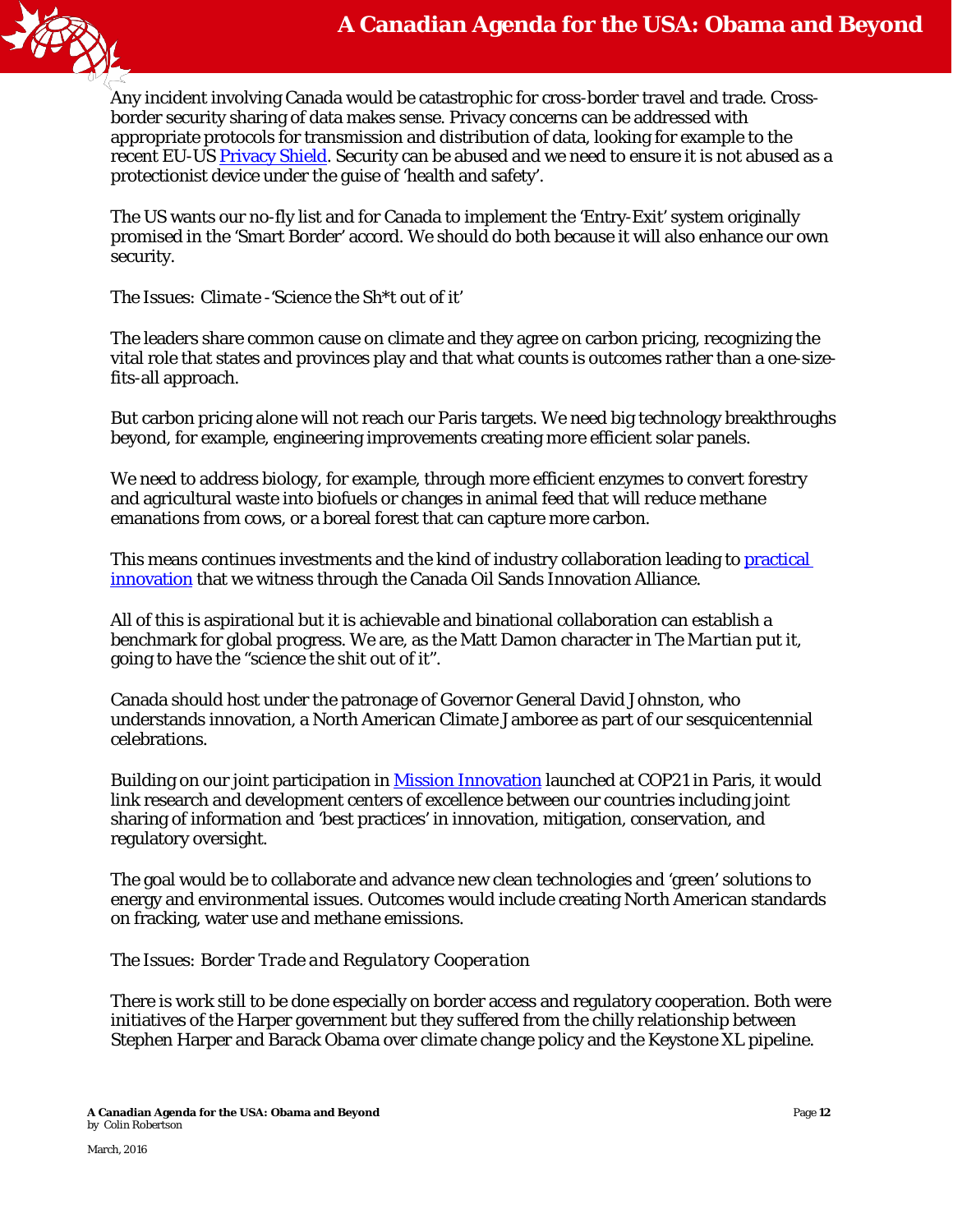

We need to make the border more efficient through pilot projects using optimization algorithms on drayage, storage, congestion, accidents and the like.

We need flexibility in accepting worker accreditation and ensuring we can get skilled workers where we need them but regulations have replaced tariffs as the main impediment to trade.

The Regulatory Cooperation Council needs to be a permanent institution. Our focus should be on generating consumer and industry benefits in areas where access already exists – the unsexy but vital worlds of medical devices, pharmaceuticals, food, vehicles, shampoos, cosmetics, marine, animals, plants, et al.

Our two regulatory systems seek to achieve similar goals but with differing requirements. We need to look at the integrated nature of our production and manufacturing, acknowledging common consumer preferences and a common approach to risk tolerance.

The Canada-US relationship has always been subject to regional and sectoral protectionist interests, especially around trade in agricultural products (dairy, grains, pork, beef, sugar), and steel (on which we now need a joint approach given Chinese competition).

Trade and Agriculture Ministers should begin to chart a new way forward of reforms of international institutions critical to agricultural trade, including Codex Alimentarius Commission (Codex), OIE (World Organization for Animal Health) and the International Plant Protection Convention.

Agriculture Ministers should be specifically tasked to jointly advance the promotion of sciencebased standards and commitment to work together on SPS Committees to harmonize sanitary and phytosanitary measures on as wide a basis as possible.

Softwood lumber, the Freddy Krueger of Canada-US irritants (dating back to George Washington's administration), has returned. It underlines that managing the relationship involves active care by all orders of government – national, provincial, regional and municipal.

American lawmakers would like Canada to raise the [de minimus](http://www.blumenthal.senate.gov/imo/media/doc/Letter%20to%20USTR%20on%20Canadian%20customs%20duties.pdf) level at which small packages entering Canada are exempt from duty. The United States de minimis level was recently raised to \$800 in the recently signed customs bill. By comparison, Canada's de minimis is \$20 for online purchases, \$200 for goods bought for trips under 48 hours and \$800 for longer trips. We should align our de minimus standards to the higher level. It will make customs clearance easier and benefit consumers.

#### *Getting it Done: Congress*

Follow-through on the agenda will be crucial.

While it will require oversight from the leaders, their cabinets and their civil service, successful management of the relationship also depends on the 'hidden wiring' involving premiers and governors and legislators.

Canadian legislators need to devote time and cultivate relations with US legislators through reinvigoration of our participation in the Canada-US Inter-Parliamentary Group and the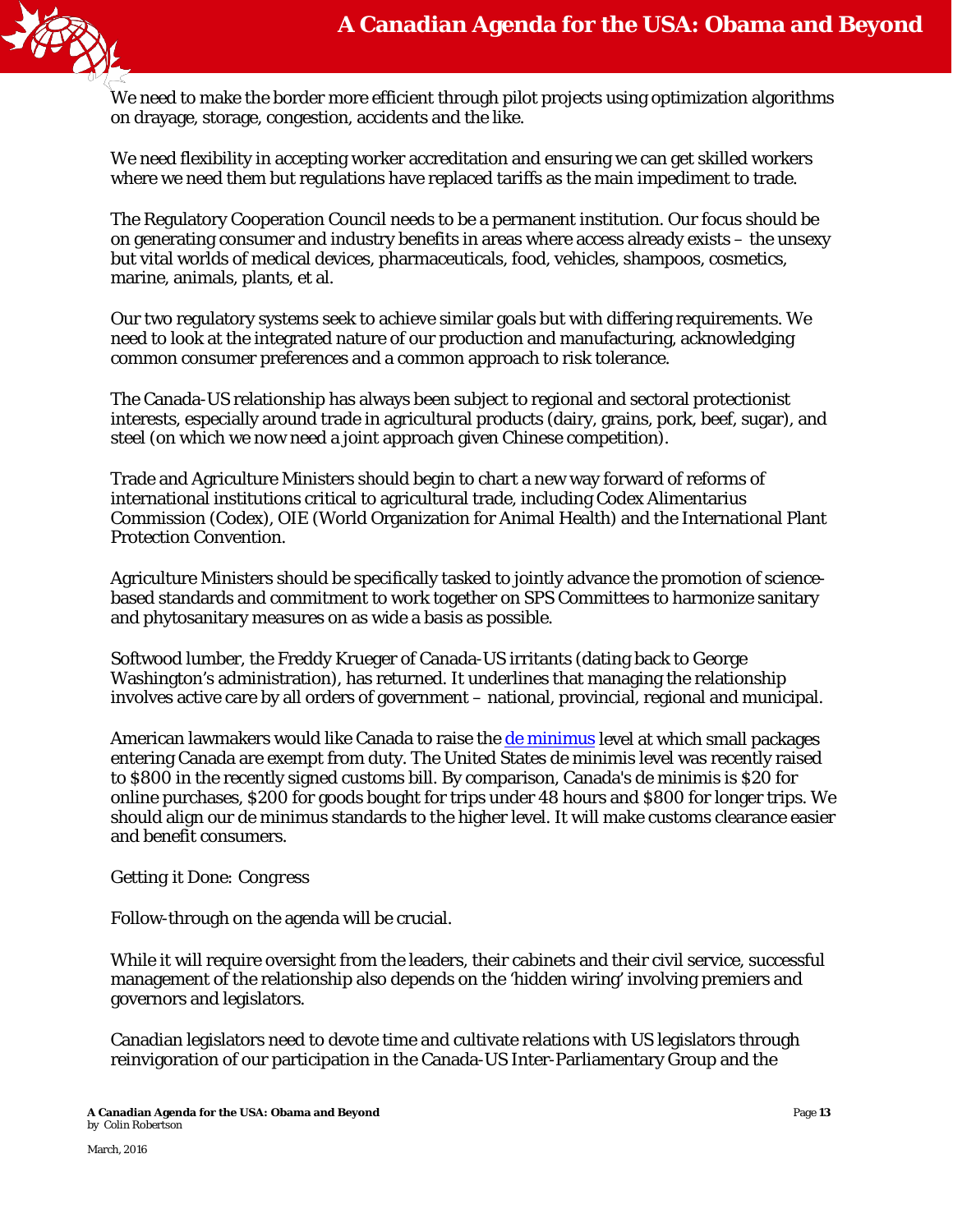

regional meetings of the Conference of State Governments. Prime ministers and ministers are also our lead legislators. We need to cultivate closer relations with congressional leadership – the Senate Majority and Minority Leaders and the Speaker and Minority Leader of the House of Representatives. This should also include the chairs of congressional committees as demonstrated by th[e work](https://openparliament.ca/debates/2015/12/7/chrystia-freeland-3/only/) of Trade Minister Chrystia Freeland and Senate Agriculture Chair Pat Roberts in the successful repeal of Country-of-Origin-Labelling.

#### *Getting it Done: Provinces and States*

The transactions of our 63 states, provinces and territories are important if unseen. Constitutional responsibilities mean this is the order of government where the rubber literally hits the road on issues like permitting and procurement of our roads, railways, pipelines, and electrical grids. We need to broaden the [2010 agreement.](http://www.international.gc.ca/trade-agreements-accords-commerciaux/agr-acc/other-autre/us-eu.aspx?lang=eng)

Beginning with the Atlantic premiers and New England governors, then in the West and now the Great Lakes, premiers and governors meet regularly to discuss and resolve shared problems, such as sharing the Superscooper airplanes to fight fires or figuring out the 'smart' driver's license to expedite Americans visiting the 2010 Vancouver Olympics.

The national leaders may set the framework and agenda but much of the follow-through takes place at the provincial, state and territorial level of government working with the regional organizations like the Pacific Northwest Economic Region and the Council of the Great Lakes Region. We need to invest more in these regional associations.

#### *Getting it Done: Business*

The Leaders should resurrect the North American Competitiveness Council (NACC), an innovation of the Security and Prosperity Initiative. But it must be more than an ornamental photo opportunity with Leaders. It should be given the mandate to help forge a North American competiveness strategy.

#### *Getting it Done: Social License*

The next iteration of continental integration must also include a parallel advisory group from civil society, including labour, environmental groups and indigenous peoples. Global markets means more demand for the stuff on our beneath aboriginal land. The impetus for a renewed relationship with aboriginal people is also tied to our bilateral and global prosperity.

Social license is a reality of doing business and, while time-consuming, it makes for better public policy. But while consultation is vital to achieve desirable ends but it cannot endless. To govern is also to choose and to legislate.

#### *And include Mexico*

It is in Canada's strategic interest to work more closely with Mexico. With ove[r 35 million](http://www.pewhispanic.org/2012/06/27/the-10-largest-hispanic-origin-groups-characteristics-rankings-top-counties/) Americans claiming Mexican heritage (the equivalent of the Canadian population), their political heft in the USA grows daily.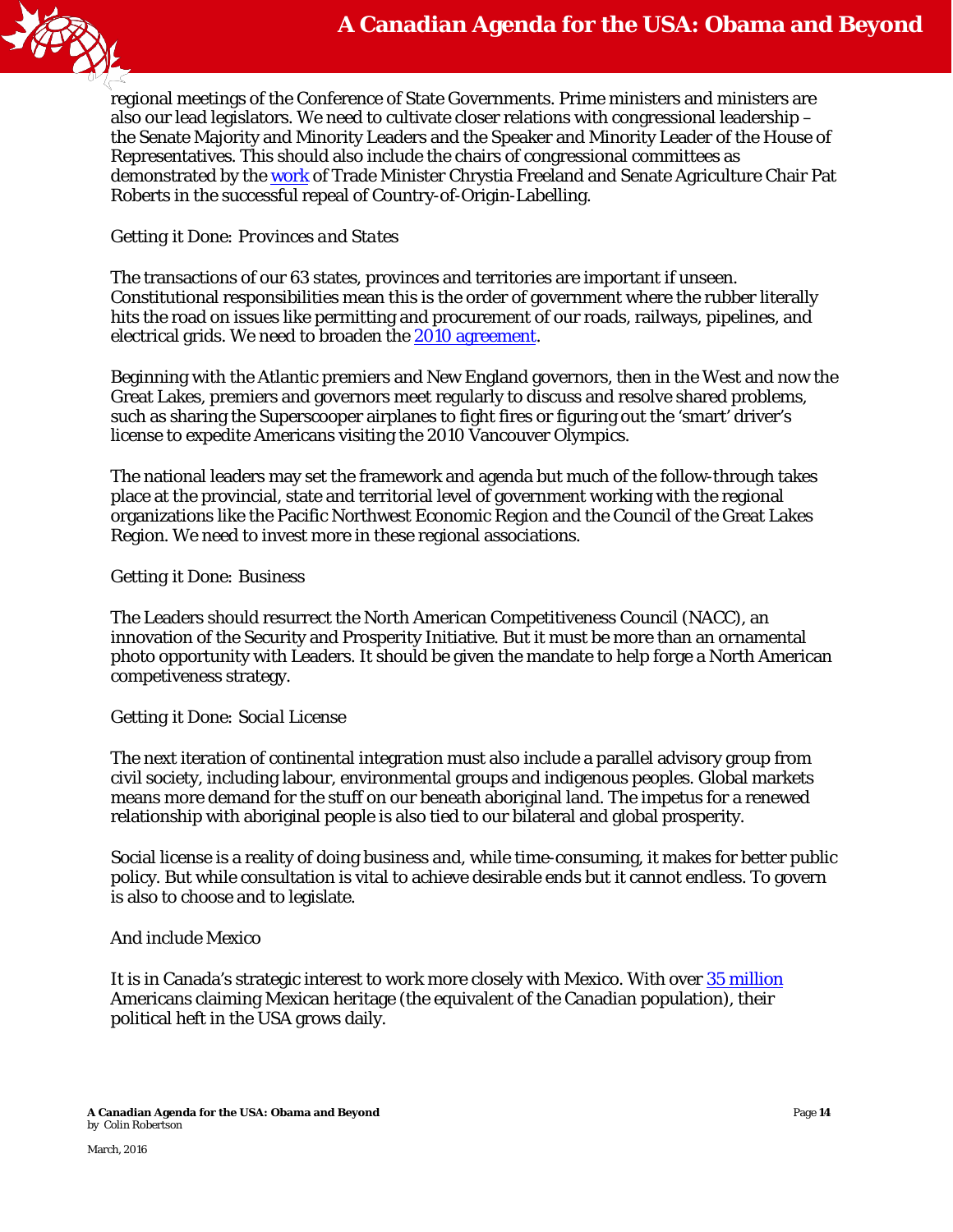

With a middle class bigger than all of Canada, Mexico is a serious market and we are now each other's [third largest](http://www.canadainternational.gc.ca/mexico-mexique/canmex.aspx?lang=eng) trading partner.

The trilateral relationship created by NAFTA was once essentially a series of dual, sometimes duelling, bilaterals with the Canada-Mexico relationship a distant third. But this has changed, especially with growing Canadian trade and investment in Mexico and the [over two million](http://www.canadainternational.gc.ca/mexico-mexique/canmex.aspx?lang=eng) Canadians who annually travel to Mexico for sun, sand and tequila.

Making common cause with Mexico makes sense especially when dealing with US protectionism. By working together we resolved the decade-long Country-of-Origin-Labeling dispute that curbed our meat and pork export trade.

In the longer term, we should explore how NORAD could be extended to embrace Mexico and help address the drug and people-smuggling challenges in Central America that afflict its southern border.

The imposition of a visa requirement in 2009 has significantly curtailed the appetite of Mexicans to visit Canada. This has cost Canada in terms of investment, trade and the people-topeople relationships created by tourism and study. The Trudeau Government has promised to [lift the visa](http://pm.gc.ca/eng/minister-immigration-refugees-and-citizenship-mandate-letter) and it needs to happen before President Enrique Pena will come to Canada.

#### *Looking Forward*

The outcomes of the Washington summit will set the road map for Canada-US relations during the final ten months of the Obama Administration. They should also inspire the agenda for the upcoming North American Leaders Forum. Inevitably, the work in Washington will also become the reference point for the incoming Administration.

While meaningful progress on the issues is essential to show outcomes, as important are the relationships that will be formed and further developed at the State Dinner and the accompanying events. These endure but like a garden they need constant cultivation.

On the bigger scale, closer collaboration on security, trade, climate and in our shared Arctic is entirely compatible with the 'liberal internationalism' espoused by Justin Trudeau. Good neighbourly relations, as practiced by Mackenzie King, Louis St. Laurent, Lester Pearson, Pierre Trudeau, Brian Mulroney and Jean Chretien are a condition of maximizing Canadian influence in Washington on the main issues of our increasingly turbulent global landscape. It also means, as a good neighbour and friend, that we can tell Uncle Sam when his [breath](https://books.google.ca/books?id=0qt1AAAAMAAJ&q=John+Holmes+Life+with+Uncle&dq=John+Holmes+Life+with+Uncle&hl=en&sa=X&ved=0ahUKEwjq05C39qzLAhWDu4MKHaWuAa8Q6AEIITAB) is bad. Given the current dyspeptic American [mood,](http://www.people-press.org/2015/11/23/beyond-distrust-how-americans-view-their-government/) this responsibility may become more necessary after the US election.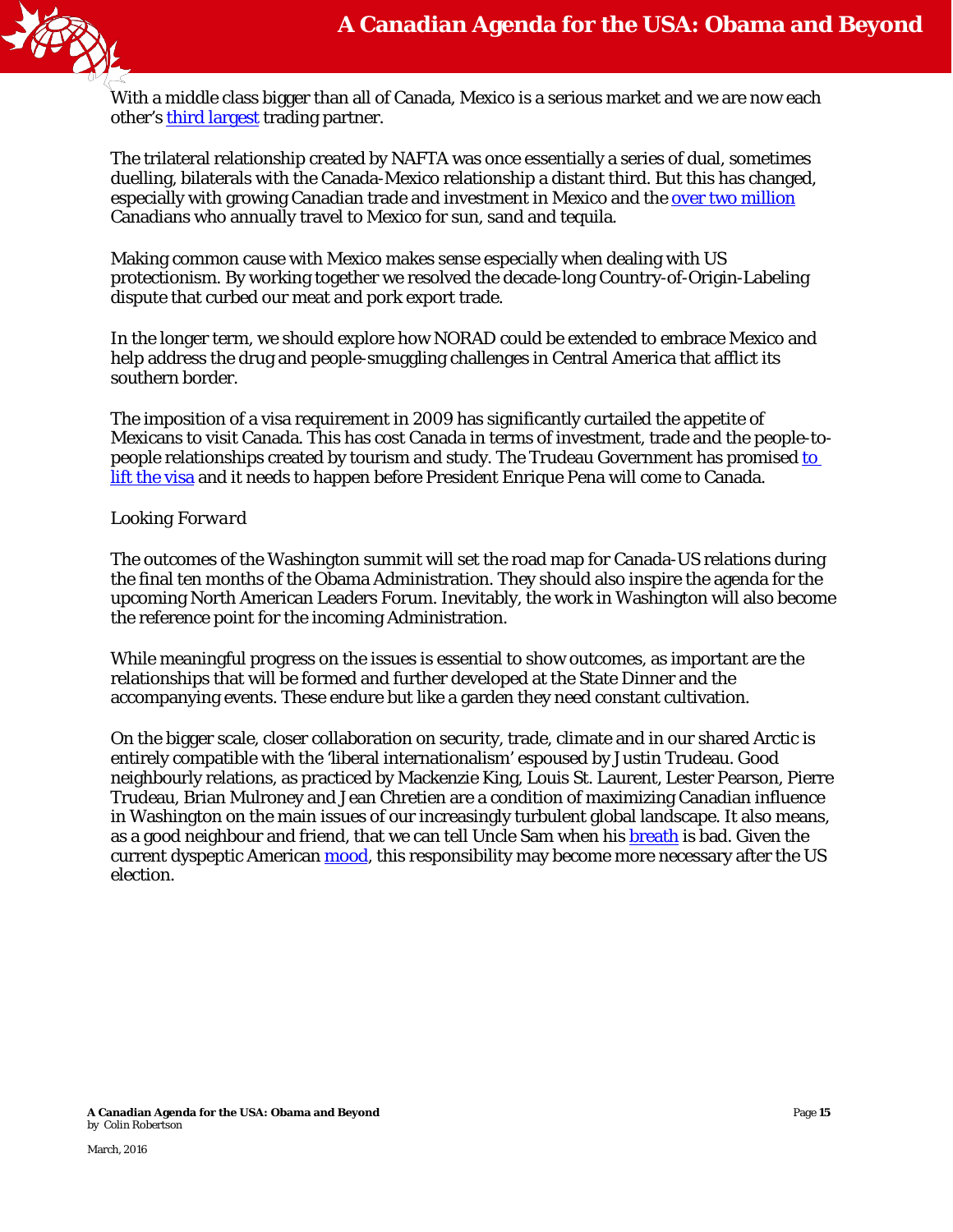

*This paper draws from personal experience – postings in New York, Los Angeles and Washington - and participation as a member of the Canada-US Free Trade and NAFTA negotiating teams. It is informed by discussions with Canadian Global Affairs Institute fellows, and federal, provincial and state officials of Canada, the USA and Mexico. It draws on the work of associations and institutions including: Business Council of Canada, Canadian Chamber of Commerce, Canadian Manufacturers and Exporters, Canadian Agri-Food Trade Alliance, Pacific North West Economic Region, North American Strategy for Competiveness, Canadian American Business Council, Canada Arizona Business Council, Canadian American Border Trade Alliance, Council of State Governments, North American Forum, Wilson Center, Norman Paterson School of International Affairs (Carleton University), Center for International Governance Innovation, School of Public Policy (University of Calgary), Conference of Defence Associations Institute, Borders in Globalization, North American Research Partnership, Observatoire sur les États-Unis de la Chaire Raoul-Dandurand, Belfer Center, Council on Foreign Relations, Environmental Defence Fund, Tides Canada, and Genome Canada.*